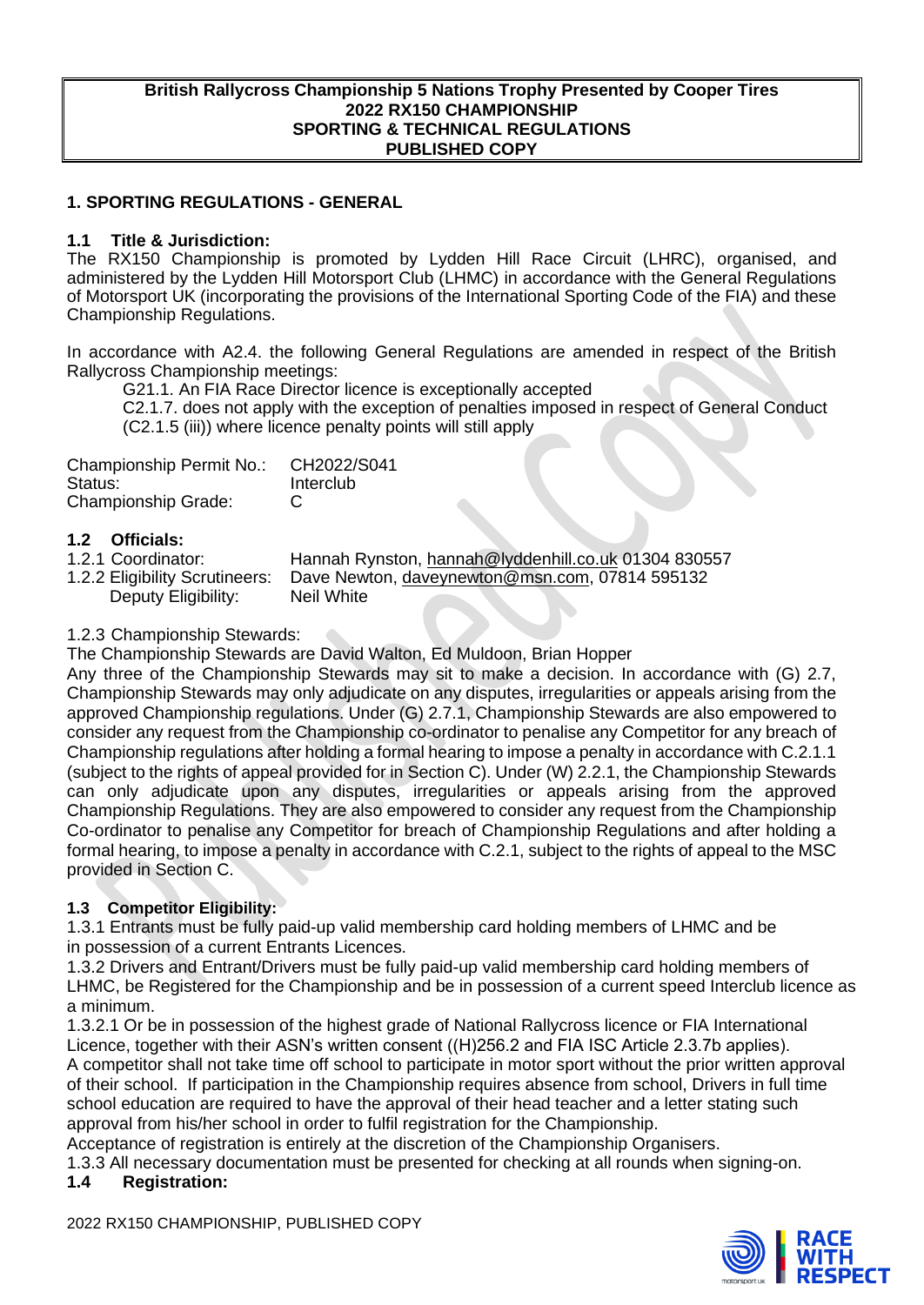1.4.1 Applications to register for the Championship must be completed using the registration form available from RallycrossBRX.com, or the Championship Coordinator. Where a car is entered for the Championship, by someone other than the Driver, it will be necessary for that Entrant (who must be in possession of a valid Motorsport UK Entrants Licence) to complete the Registration Form along with, and nominating, their Driver. By applying for registration, the Entrant and Driver agree to be bound by these regulations, the technical regulations, and supplementary regulations for the Championship as well as the regulations of the Motorsport UK and any commercial regulations issued by the Championship Organisers. Acceptance of applications is entirely at the discretion of the Championship Organisers.

1.4.1 (a) By registering for the Championship all competitors and their associates commit to positively promote and demonstrate the Motorsport UK's Respect Code which is appended to these regulations (Appendix 2).

1.4.1 (b) Where any reports of disrespectful conduct are judged to be well founded the Championship organisers may issue warnings or require remedial actions and/or report the matter to the Championship Stewards who may impose appropriate penalties which can include loss of Championship points and/or race bans through to Championship Expulsion and referral to Motorsport UK.

1.4.1 (c) It is imperative that we promote the safety and wellbeing of young people and adults at risk. In addition to this all participants must be aware of their behaviour and conduct at all times and abusive language and harmful behaviour will not be tolerated. Any such incidents must be reported to the Championship Coordinator and/or Safeguarding Officer who will also relay the report Motorsport UK. Details of the Motorsport UK Policies and Guidelines are available at: [www.motorsportuk.org/resource-centre](http://www.motorsportuk.org/resource-centre) by selecting Policies and Guidelines

1.4.2 The registration fee is £125 for the full Championship or £35 per round on a round-by-round basis.

1.4.3 Applications for registration open with the publication of these regulations and close at the closing date for entries of the final round.

| Round          | Date                                           | Venue                 | Entry closing date            | <b>Organising Club</b> |
|----------------|------------------------------------------------|-----------------------|-------------------------------|------------------------|
| 1              | 16th April 2022                                | Lydden Hill           | 6th April 2022                | <b>LHMC</b>            |
| 2              | 18th April 2022                                | Lydden Hill           | 8 <sup>th</sup> April 2022    | <b>LHMC</b>            |
| 3              | 14th May 2022                                  | Pembrey               | 4 <sup>th</sup> May 2022      | <b>LHMC</b>            |
| 4              | 15 <sup>th</sup> May 2022                      | Pembrey               | 5 <sup>th</sup> May 2022      | <b>LHMC</b>            |
| $5^{\circ}$    | 4 <sup>th</sup> June 2022                      | <b>Mondello Park</b>  | 24th May 2022                 | <b>MPSC</b>            |
| 6              | 5 <sup>th</sup> June 2022                      | Mondello Park         | 24th May 2022                 | <b>MPSC</b>            |
| $\overline{7}$ | $6th$ / $7th$ August 2022                      | <b>Glosso Circuit</b> | 26th July 2022                | <b>BORA</b>            |
| 8              | 27th August 2022                               | Pembrey               | 17th August 2022              | <b>LHMC</b>            |
| 9              | 29th August 2022                               | Pembrey               | 19th August 2022              | <b>LHMC</b>            |
| 10             | 5 <sup>th</sup> /6 <sup>th</sup> November 2022 | Lydden Hill           | 25 <sup>th</sup> October 2022 | <b>LHMC</b>            |
|                |                                                |                       |                               |                        |

## **1.5 Championship Rounds:**

1.5.1 The Championship will consist of ten events:

Entry fees for each meeting will be confirmed in the Supplementary Regulations and or on the championship entry form.

The Organisers reserve the right, in accordance with Motorsport UK Yearbook D11.2, to cancel, postpone, change, or substitute events if necessary due to exceptional unforeseeable conditions, and are not liable for any damages so incurred as a result.

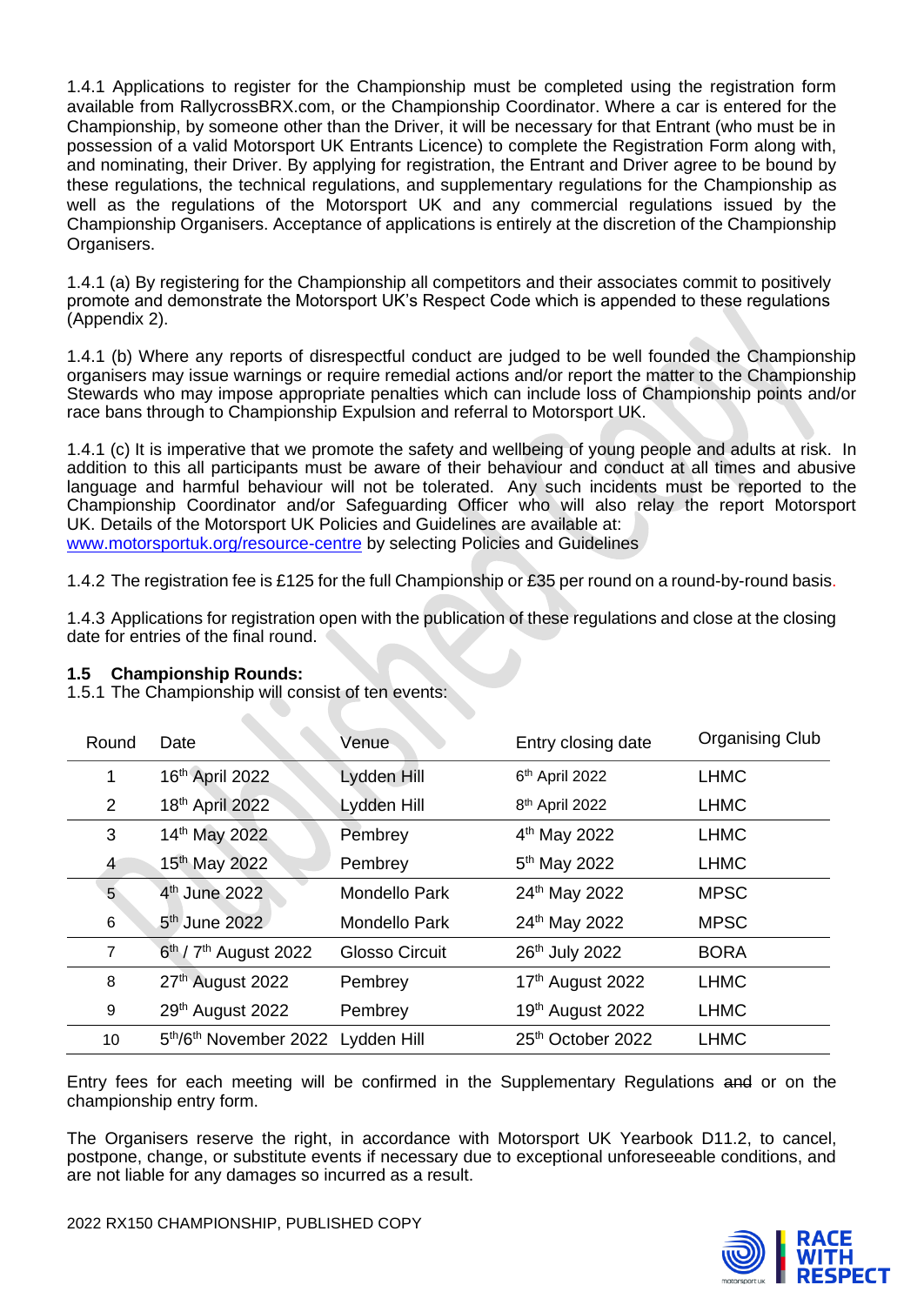1.5.2 Entry secretary: Simone Cornish, [simone@lyddenhill.co.uk](mailto:simone@lyddenhill.co.uk) 01304 830557 LHMC, Lydden Hill Circuit, Wootton, Kent, CT4 6ET

1.5.3 Circuits used in the Championship are licenced by Motorsport UK, Motorsport Ireland / RACB or FFSA and approved for all classes of rallycross car up to and including Supercar.

## **1.6 Scoring:**

1.6.1 In order to score points, collect trophies and awards, all cars and Drivers competing in the Championship will be required to display and wear Championship Sponsors' branding in the nominated position on clothing and vehicle as per the Championship's branding document. Non-compliance will result in loss of points, trophies, and awards for the relevant element of that event until compliance. The position of branding to be carried on cars and clothing will be specified the Championship Branding Guide (7, Commercial).

1.6.2 The Championship Organisers reserve the right to enter a guest car(s) into any Championship event. Such entries will not be registered for the Championship and will not score points but can qualify for event awards. Guest competitors must comply with the licence eligibility criteria as prescribed in article 1.3 but do not need to register for the Championship. Full Championship points will be awarded to the registered drivers, for clarification, if a guest driver places third, a registered driver in fourth place will receive the Championship points that he/she would have received for placing third

1.6.3 The allocation of Championship points will be determined as follows:

Championship points will be awarded from first to eighth positions and will be based on the classification of the final.

Additional Championship points will be awarded for intermediate classification and semi-final positions.

In any event where the semi-finals, and/or the final is not run, competitors will score full championship points based on positions at the Intermediate Classification or the qualifying order for the final and the Intermediate Classification as appropriate.

Championship points will be awarded for the Intermediate Classification as shown below.

| 1st | 8 points | 9th              | 0 points |
|-----|----------|------------------|----------|
| 2nd | points   | 10th             | 0 points |
| 3rd | 6 points | 11th             | 0 points |
| 4th | 5 points | 12 <sub>th</sub> | 0 points |
| 5th | 4 points | 13th             | 0 points |
| 6th | 3 points | 14th             | 0 points |
| 7th | 2 points | 15th             | 0 points |
| 8th | point    | 16th             | 0 points |

Championship points will be awarded for semi-finals as shown below.

| 1st | 6 points |
|-----|----------|
| 2nd | 5 points |
| 3rd | 4 points |
| 4th | 3 points |
| 5th | 2 points |
| 6th | 1 point  |

Following completion of the Final and/or publication of the event classification where no final is run, Championship points will be awarded for finals as shown below.

| 'st | points |
|-----|--------|
|     | points |



2022 RX150 CHAMPIONSHIP, PUBLISHED COPY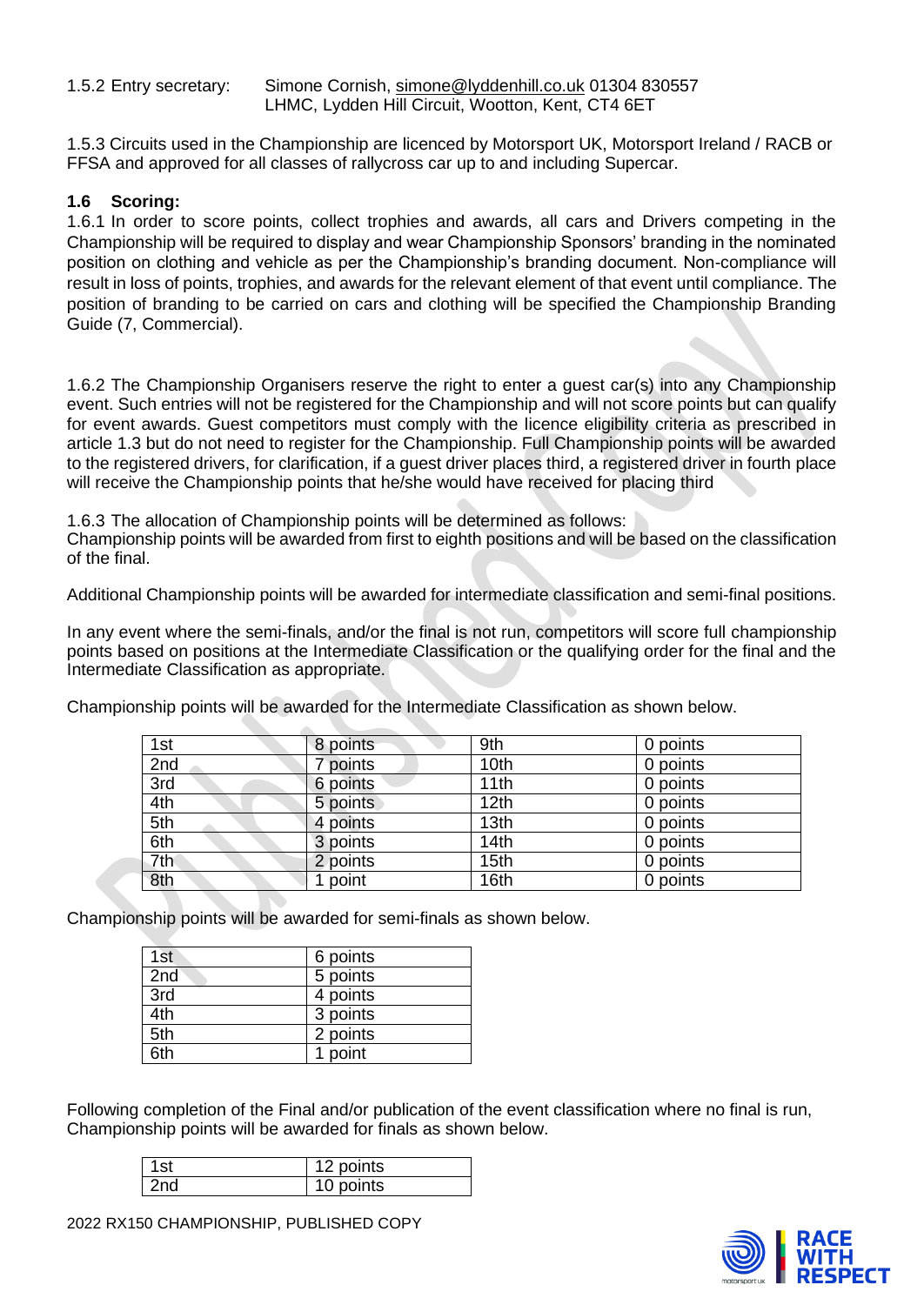| 3rd | 9 points |
|-----|----------|
| 4th | 8 points |
| 5th | 7 points |
| 6th | 6 points |
| 7th | 5 points |
| 8th | 4 points |

In the Championship a competitor will count results from all of the Championship events run less one, however only a round that has been started can be dropped.

Where events run combined with other championships, those not registered in the Championships for the purpose of point scoring will be ignored.

All Championship events will score maximum points regardless of distance.

1.6.4 If a dead heat is declared in any race, semi-final or final, all the Drivers concerned will score full points for that place.

In the event of a tie between two or more Competitors in the Championship, the greater number of first place finishes in finals or full declared event results achieved by the Competitors involved in the tie will be used to determine the overall final standing.

Should a tie still exist, it will be resolved by taking into account the greater number of second places achieved; then third places etc.

Should a tie still exist, it will be resolved by taking into account the number of competitors (i.e., points scorers) beaten during the season by each Competitor.

#### 1.6.5 Deleted

1.6.6 Event Penalties

Where a competitor is disqualified from a qualifying race, semi-final or final, or from the event, that event must be one of those counted towards the end of year score among those contributing to his/her championship score.

## **1.7 Awards:**

1.7.1 All trophies will be presented to the drivers as soon after the last race as is practical. To receive event trophies, the driver must attend the prize-giving in race-wear with branding correctly displayed. Cooper Tires caps will be given to competitors and must be worn for the duration of prize giving. Prize giving will be conducted in accordance with local coronavirus regulations which will be provided in the Final Instructions.

1.7.2 Trophies will be presented at each event to drivers as follows: 1st, 2nd, and 3rd: A trophy

1.7.3 End of season awards are Trophies and will be presented as follows: First place, a trophy Second place, a trophy Third place, a trophy

1.7.4 Bonuses:

The Championship Organisers will endeavour to obtain sponsored awards or bonuses during the series and reserves the right to introduce same at any time without any obligation to distribute such awards retrospectively.

In the event of any Provisional Results or Championship Points Tables being revised after any provisional awards presentations and such revisions affecting the distribution of any awards, the Competitors concerned must return such awards to the organising club for the event concerned in good condition within seven days.

## 1.7.5 Entertainment Tax liability

2022 RX150 CHAMPIONSHIP, PUBLISHED COPY In accordance with current government legislation, the organiser is legally obliged to withhold tax at the

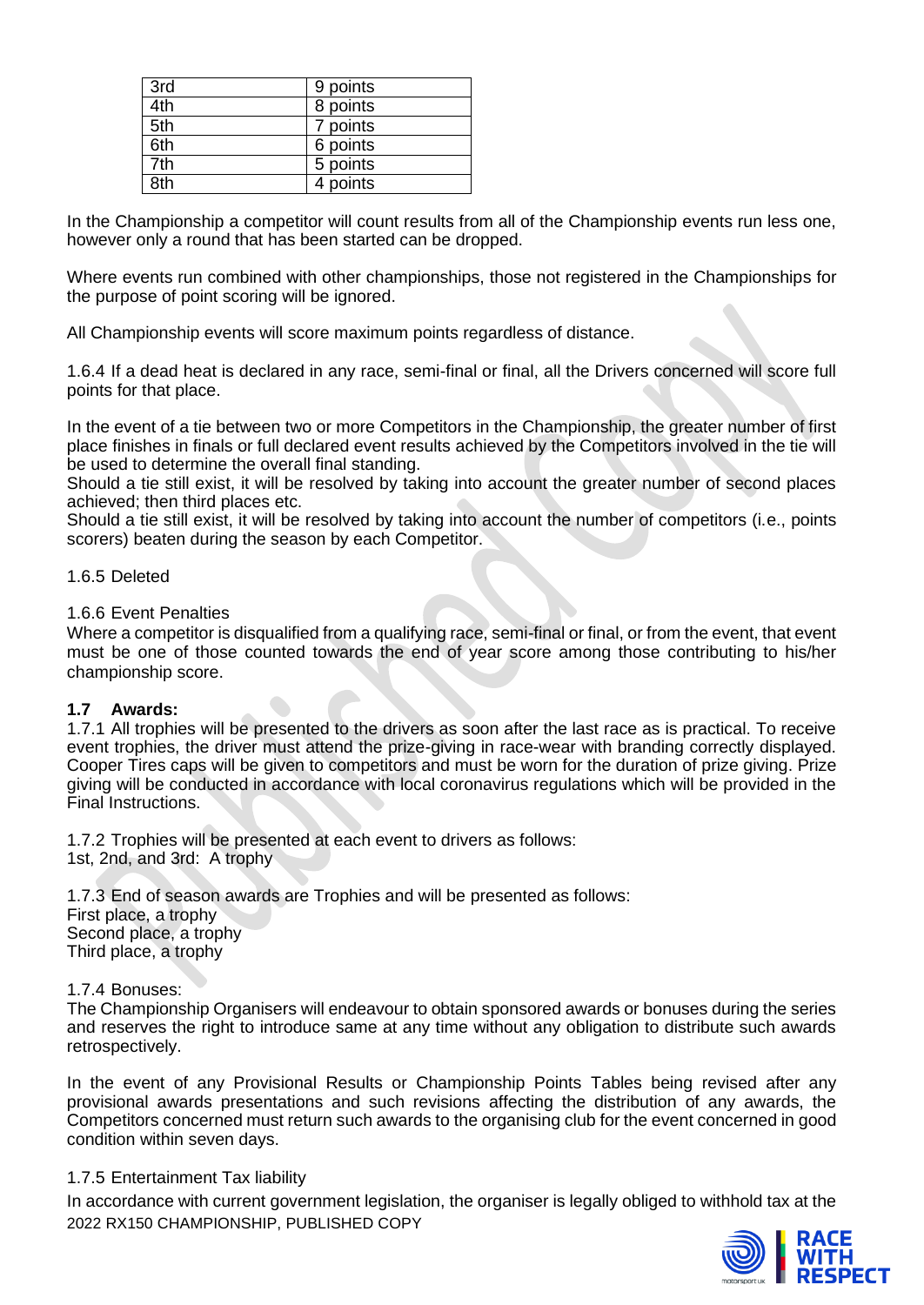basic rate on all payments to non-UK resident sportsmen/women and account to HMRC using form FEU1, the quarterly return of payments made to non-resident entertainers and sportsmen/women.

That is, those persons who do not have a normal permanent residence in the UK. The UK does not include the Isle of Man, Channel Islands or Eire. This means that, as the organiser, LHMC is required to deduct tax at the current rate applicable from any such payments they may make to non-UK residents.

Under certain circumstances, it may be possible for competitors to enter into an agreement with HMRC to limit the tax withheld. Any application for such an arrangement must be made in writing and not later than 30 days before the payment is due.

For further information contact:

Charities, Savings and International 1 HM Revenue and Customs BX9 1AU United Kingdom Tel: 03000 547 395

## 2. **SPORTING REGULATIONS - JUDICIAL PROCEDURES**

2.1 **Rounds:** In accordance with Section C of the current Motorsport UK Yearbook these regulations and any Supplementary regulations for the event.

2.2 **Championship:** In accordance with Section C of the current Motorsport UK Yearbook and these regulations.

2.3 Any Regulation clarifications necessary during the year will be notified in writing to all registered Competitors in an Official Bulletin (Motorsport UK Yearbook D11.2).

2.4 C2.1.7. does not apply with the exception of penalties imposed in respect of General Conduct (C2.1.5 (iii)) where licence penalty points will still apply

## **2.4 5. TECHNICAL DISPUTES**

2.4 5.1. The Organisers and the Championship Eligibility Scrutineer reserve the right to check, seal and/or remove any suspect part for more detailed examination.

2.4 5.2 The Organisers and the Championship Eligibility Scrutineer also reserve the right to impound individual parts or the whole car without prior notification.

All costs will be borne by the Competitor.

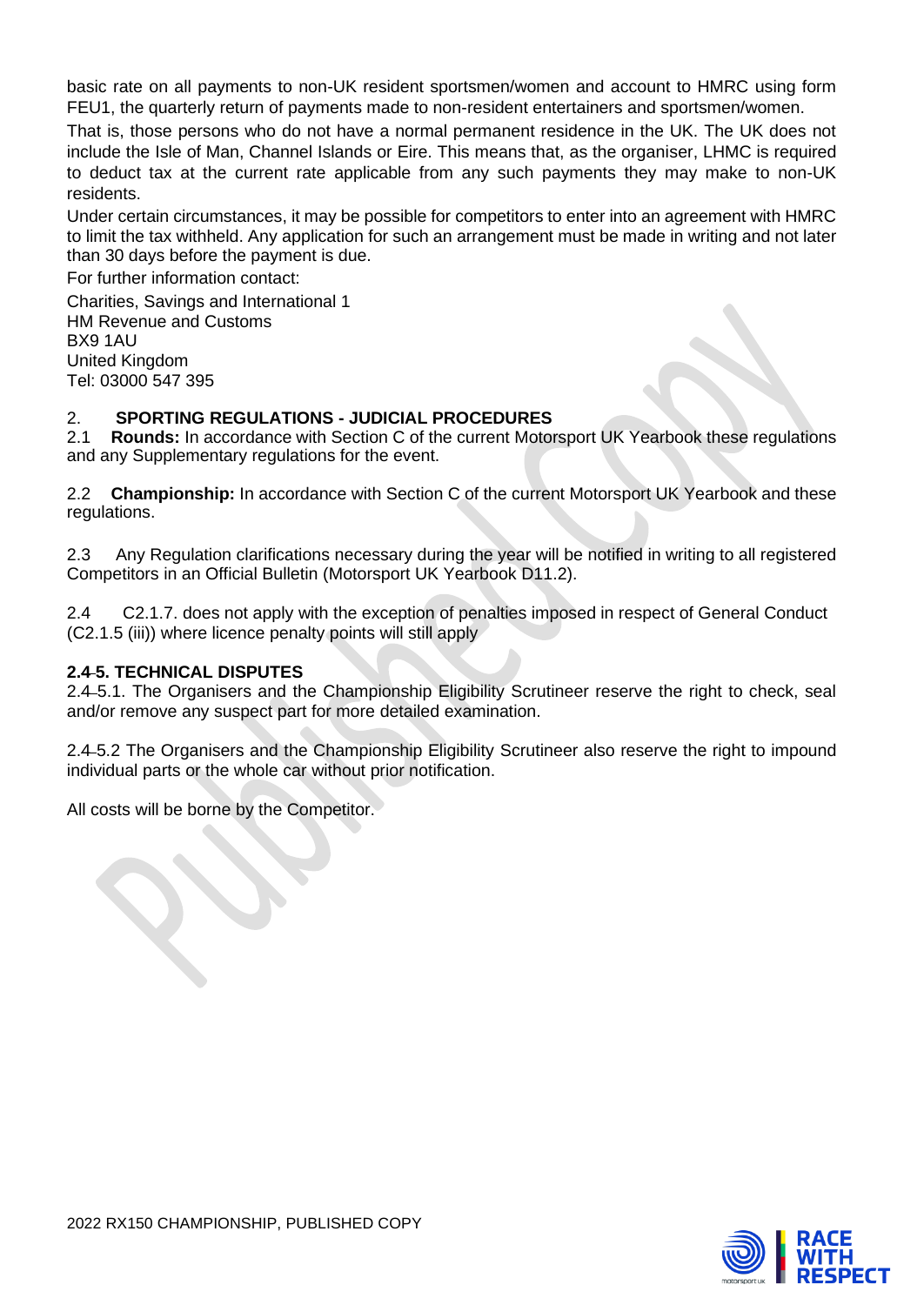## **3. CHAMPIONSHIP MEETINGS & PROCEDURES**

## 3.1 **Entries:**

3.1.1 Competitors are responsible for submitting correct and complete entries with the correct entry fee prior to the closing date for entries before each Event.

3.1.2 Incorrect or incomplete entries (Including driver to be nominated entries) are to be held in abeyance until they are complete and correct and the date of receipt for acceptance of entry purposes shall be the date on which the Entry Secretary receives the missing or corrected information or fee.

3.1.3 Any withdrawal of Entry or Driver/Car changes made after acceptance of any entry must be notified to the Entry Secretary in writing. Motorsport UK Yearbook D25.1.12 applies.

3.1.4 The Entry Fee for each event shall be specified in the Supplementary Regulations and on the entry form.

3.1.5 Reserves will be listed in the Final List of Entries published with Final Instructions or in a Bulletin.

#### 3.2 **Briefings:**

Organisers should notify Competitors of the times and locations for all briefings in the Final Instructions for the meetings. Competitors must attend all briefings. However, briefings will be conducted in compliance with local coronavirus regulations which may include electronic briefings in advance of the event.

#### 3.3 **Practice:**

3.3.1.Should any Practice session be disrupted the Race Director/Clerk of the Course shall not be obliged to resume or re-run the session, the decision of the Clerk of the Course shall be final.

3.3.2.Each driver shall complete a minimum of 3 laps in the car to be raced and in the correct session.

#### 3.4. **Races:**

3.4.1 Each event will consist of practice, up to three rounds of Qualifying races, semi-finals and final. With the exception of Lydden Hill (November) where there will be two practice, four qualifying races, semi-finals, and finals.

3.4.2 A joker lap will be used where the circuit track licence allows. This will be advised in final instructions or official bulletin. In each qualifying heat, one of the laps must be the Joker Lap. In the Qualifying races any driver who does not take the joker lap will receive a penalty of 30 seconds. In a semi-final or final any driver who does not take the joker lap will be classified last in that race. Two judges of fact will be appointed to note the numbers of the cars passing through (one judge of fact where there is a timing loop in the Joker Lap). At the exit of the joker lap, the cars on the main track have priority. (see Motorsport UK Yearbook N5.1.4).

3.4.3 All categories will start Qualifying Races in 3-2-3 format up to the maximum allowed by the track licence. In all cases the decision of the Clerk of the Course is final, grid format may be amended at the discretion of the Clerk of the Course. Grids for semi-finals and finals will have a maximum of eight starters in 3-2-3 format.

3.4.4 The grids for the first Qualifying races will be pre-determined by random draw. The grids for the second Qualifying races will be based on the result of the first Qualifying, the grids for the third Qualifying races will be based on the result of the second Qualifying and the grid for the fourth Qualifying races will be based on the result of the third Qualifying. (i.e., the fastest driver in Qualifying one will be on pole for the last race for the second Qualifying. The second fastest will be in second grid slot in the last race, etc). Where there are two or more races per Qualifier, the number of starters will be split as equally as possible over the races run.

3.4.5 Qualifying races will be run over 4 laps, semi-finals and finals will be run over six laps. Race length may be changed at the discretion of the Clerk of the Course.

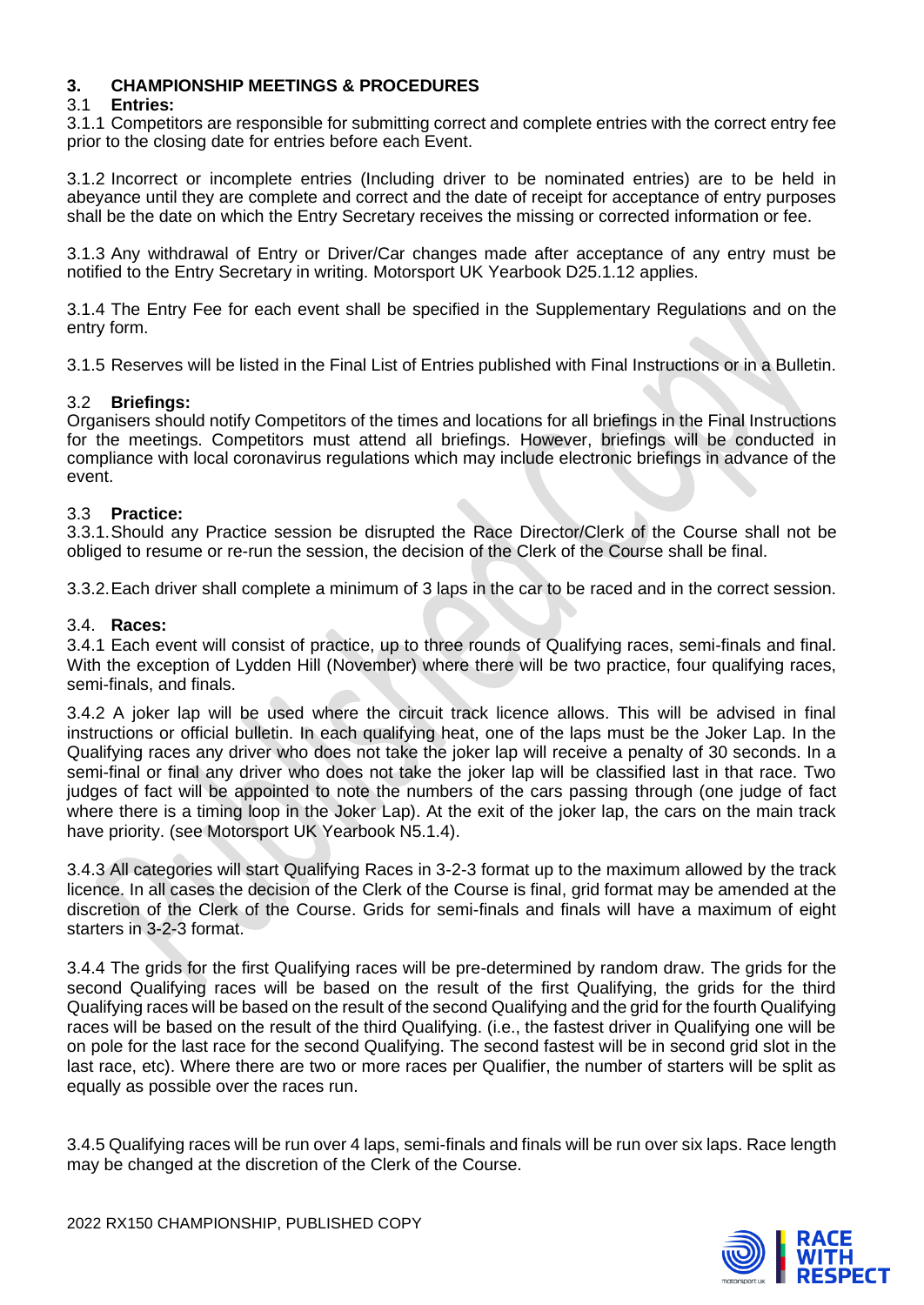3.4.6 If there are fewer than 10 entries in a Championship or class, the clerk of the course may run combined races in qualifying and finals for those cars.

Championships and classes may be amalgamated for the duration of the events at the discretion of the Clerk of the Course. Any such amalgamation will be detailed in final instructions or other bulletins.

3.4.7 Should any race be disrupted the Clerk of the Course shall not be obliged to resume or re-run the race.

## **3.5 Qualifying points**

3.5.1 All the Qualifying Heats will be timed, and the fastest Driver in each Qualifying will be awarded 50 points, the second fastest 45 points, the third fastest 42 points, the fourth fastest 40 points, the fifth fastest 39 points, the sixth fastest 38 points, the seventh fastest 37 points, and so on.

3.5.2 Those Drivers who did not complete a Qualifying (DNF) will be credited with a total of points equal to the number of points that the slowest Driver would be given, less one point, supposing that all the starters in the Competition were classified. Those Drivers who did not start the Qualifying (DNS) and those Drivers who were disqualified (DSQ) from the Qualifying will not be credited with any points. In the event that two or more Drivers achieve equal times, they will be separated according to their best lap time during the Qualifying concerned.

If a race is restarted, a Driver who started in the first or subsequent starts, but was not able to start in the race that was completed, will be shown as DNF instead of DNS and will be credited with the appropriate number of points

3.5.3 After the Qualifying Heats, there will be an intermediate classification according to each Driver's total points scored in the four Qualifying Heats. In the event of tied positions in the intermediate classification, precedence will be given to the Driver who the greater number of first places, then second places, then third places, etc., achieved in all the Qualifying Heats. In the event of further tie, precedence will be given to the Driver who was the fastest in the last Qualifying heat. To appear in this intermediate classification, a Driver must have crossed the finish line having completed the same number of laps as the winner and been duly classified in at least one qualifying heats.

3.5.4 Semi-finals will only be run if there are a minimum of 10 qualifiers able to participate. A driver who has qualified for the semi-finals or final but is unable to take the start and does not inform the organisers of this may be penalised with the loss of Championship points.

3.5.5 To be classified as a finisher and qualify for the semi-finals or final a competitor must have completed at least one Qualifying race.

3.5.6 The results of all qualifying races will count in the Intermediate Classification.

3.5.7 Where competitors have equal points in the Intermediate Classification, precedence will be given to the driver(s) who were fastest in the third Qualifying races. Should that fail to resolve the tie, the fastest time in the second Qualifying races will be considered, and then the fastest time in the first Qualifying races.

## 3.6 **Finals**

3.6.1 The 16 top scoring drivers in the intermediate classification will qualify for the semi-finals. The winner, second, third and fourth place driver in each semi-final will qualify for the final. The semi-finals will only be run if there are at least 10 cars able to participate a minimum of five cars per semi-final; if the semi-finals are not run, the nine top-scoring drivers in the intermediate classification will progress directly to the final.

3.6.2 Semi-finals and finals will be run over six laps. From the Intermediate classification, drivers placed in positions 1,3,5,7,9,11,13 & 15 will start in semi-final one. Drivers placed in positions 2,4,6,8,10,12,14 & 16 will start in semi-final two.

2022 RX150 CHAMPIONSHIP, PUBLISHED COPY 3.6.3 Of the two semi-final winners, the one placed higher in the Intermediate Classification will start the final from pole, with the other starting second. The remaining grid places will be taken by the two

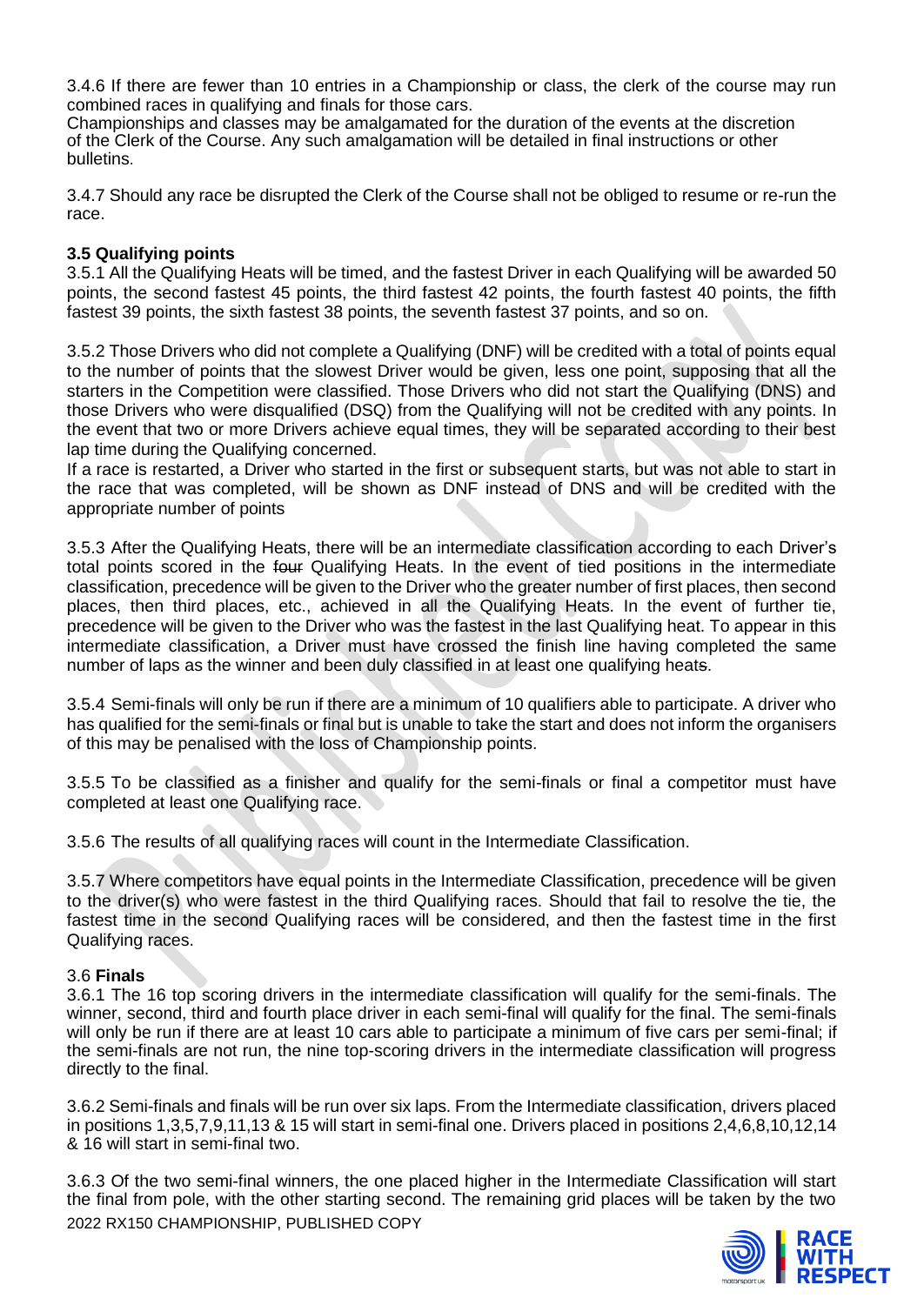second placed finishers, the two third placed finishers and the two fourth place finishers (in each case the position in the Intermediate Classification which will determine which of each pair starts ahead of the other).

3.6.4 Reserves – Should any of the semi-final or final qualifiers be unable to take their place on the grid, the other starters in the race will move up and the last place on the grid will be taken by the next qualifier able to start. In the semi-finals, that means those from seventeenth down in the Intermediate Classification. In the final that means the highest placed in the intermediate classification of the two fifth-place finishers from the semi-finals, then the other of the fifth-place finishers. If neither of the fifthplace finishers can start, the same method between the two sixth-place finishers, etc.

3.6.5 Final Classification – First to eighth positions will be the classification of the Final if semi-finals have been run. In the event of no semi-finals, first to ninth positions will be the classification of the Final. Ninth to 16th positions will be the semi-finalists who did not start in the final ranked by their classification in their semi-final. Drivers finishing in the same position in the two semi-finals will be classified according to their position in the Intermediate Classification (i.e., of the two fifth placed semi-finalists, the one placed higher in the Intermediate Classification will take precedence, etc.).

3.6.6 To compete in the semi-finals or final, all competitors and their cars must be at the pre-grid area before the previous race has started. Should a competitor not be present and ready to race when the race is ready to be released from pre-grid, then the next placed qualifier may be allowed to start.

3.6.7 Those Drivers who did not complete a semi-final or final (DNF) will be credited with a total of championship points equal to the number of points that the slowest Driver would be given. Those Drivers who did not start the semi-final or final (DNS) will be credited with a total of points equal to the number of points that the slowest Driver would be given, and those Drivers who were disqualified (DSQ) from the semi- final or final will not be credited with any championship points for the relevant part of that event.

## 3.7 **Starts:**

3.7.1 Competitors will miss their qualifying race/final if they are not ready in the pre-grid when cars are released and will not be placed in a later race.

3.7.2 The pre-grid marshals shall have the right to ask excessive support crew to leave the pre- grid.

3.7.3 Only event officials and drivers will be permitted in the start area, unless otherwise instructed by the Clerk of Course.

3.7.4 Competitors must take their starting position safely as directed by the start line official without delay. Any competitor who causes a delay may be refused a start.

3.7.5 Competitors must be within 120mm of the grid line at the start of the race.

3.7.6 Any drivers unable to start a race or final must inform the Organisers at the Paddock Office in good time before that race.

3.7.7 All cars will be released from the pre-grid to form up on the grid prior to the start in formation as specified on the grid sheet.

3.7.8 The start will be via a Standing start. Competitors will be shown a "Ready to Race" sign to indicate that the start is imminent. The signal for the race start will be the green lights coming on. In the event of a false start there will be flashing red light and the start procedure will be undertaken again

3.7.9 In the event of any starting lights failure the Starter will revert to use of the National Flag once all competitors have been advised of the fact

3.7.10 The Organisers reserve the right to amend this start procedure via a bulletin issued to all competitors. This may involve changing the method of starting and/or the countdown procedure leading up to the start signal being given.

2022 RX150 CHAMPIONSHIP, PUBLISHED COPY 3.7.11 Electronic beams, or similar devices, will be used in conjunction with starting lights to detect false

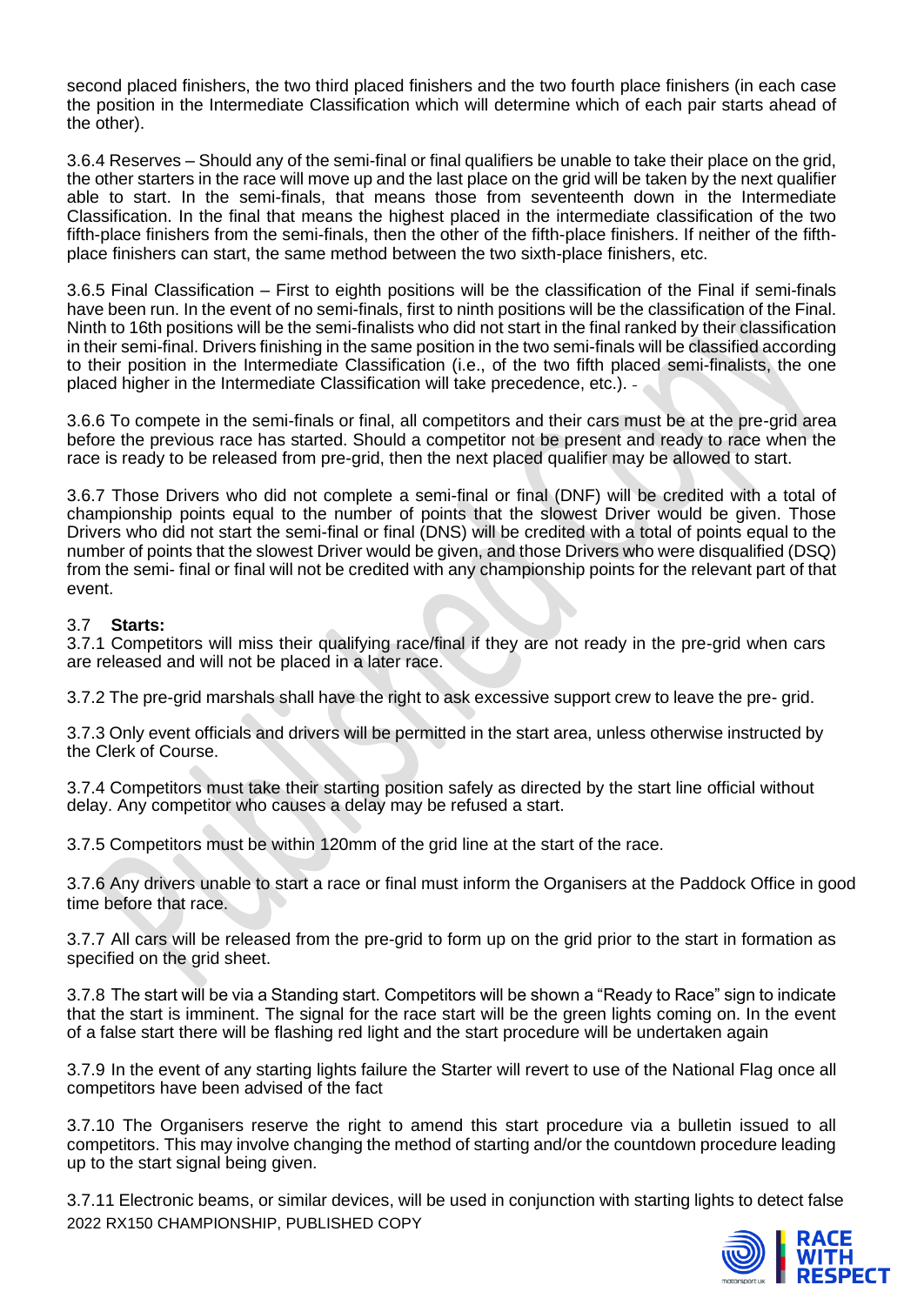starts. These will be monitored by a judge of fact. When a false start occurs in a qualifying race, a semifinal or final, all competitors will return to their original starting position and the starting procedure will begin again. The competitor(s) who caused the false start must pass through the joker lap section twice in the race concerned (at a circuit with no joker lap, a competitor who causes a false start will be placed on an additional row at the back of the grid for the re-start). If any competitor commits a second false start they will be removed from the grid and not permitted to start and will be classified as disqualified from the race concerned.

3.7.12 The Clerk of Course may order a complete restart if he considers there to have been a faulty start.

3.7.13 In the event of the electronic equipment failing, a judge of fact, who will be named, will adjudicate on all starts. This may include instances where the lights do not lock, but a jump-start is evident.

## 3.8 **Session Red Flag**

3.8.1 Should the need arise to stop any race or practice; red flags will be displayed at the Startline and at all Marshals Signalling Points around the Circuit.

This is the signal for all drivers to cease circulating at racing speeds, to slow to a safe and reasonable pace and to drive to the parc ferme or the starting grid area, as directed by officials. No work may be carried out on any car unless authorised by the Clerk of the Course or Scrutineer. Any car that returns to the paddock will be considered to have retired from the race.

3.8.2 Motorsport UK Yearbook regulations N5.3.2 to N5.3.2.8 inclusive shall apply.

## 3.9 **Race Finishes:**

After taking the Chequered Flag drivers are required to:

- progressively and safely slow down
- remain behind any competitors ahead of them,
- return to the paddock entrance as instructed,
- comply with any directions given by marshals or officials

• keep their helmets on and harnesses done up while on the circuit

• if so directed, place their car into the parc ferme where it must remain until released by the Championship Eligibility Scrutineer or his deputy

#### 3.10 **Results:**

All Practice Timesheets, Grids, Race Results are to be deemed Provisional until all vehicles are released by Scrutineers after Post Practice/Race Scrutineering and/or after completion of any Judicial or Technical Procedures. (Motorsport UK regulation D26.3)

#### 3.11 **Timing transponders:**

It is the Competitors responsibility to ensure that a working transponder of one of the types listed below is fitted to the vehicle.

- AMB260
- Mylaps car\bike (red)
- Mylaps X2 car\bike with active subscription

Cars fitted with other makes or types of transponder will not be included in any practice or race results. It is, therefore, the responsibility of each competitor to:

• Fit an appropriate Transponder in the location approved for the type/class of car.

• Provide the unique 7-digit Identification Number of the Transponder being used on the Entry Form for each event

- Ensure the transponder is secure and in good working condition for every practice, heat and final
- Notify the Secretary of the Meeting of any change of transponder being used.
- Replace any transponder damaged, lost, or inoperative.

Any competitor starting a practice, heat or final with an inoperative transponder will not be timed until the defect has been rectified or a replacement transponder has been fitted.

Any competitor starting a practice, heat or final using a transponder registered to another competitor will not be timed until the Secretary of the Meeting has been informed of all changes relating to the use of that transponder.

3.11.1 No electronic equipment may be placed within five metres of any official timing line and any breach of this may result in the confiscation of the equipment concerned.

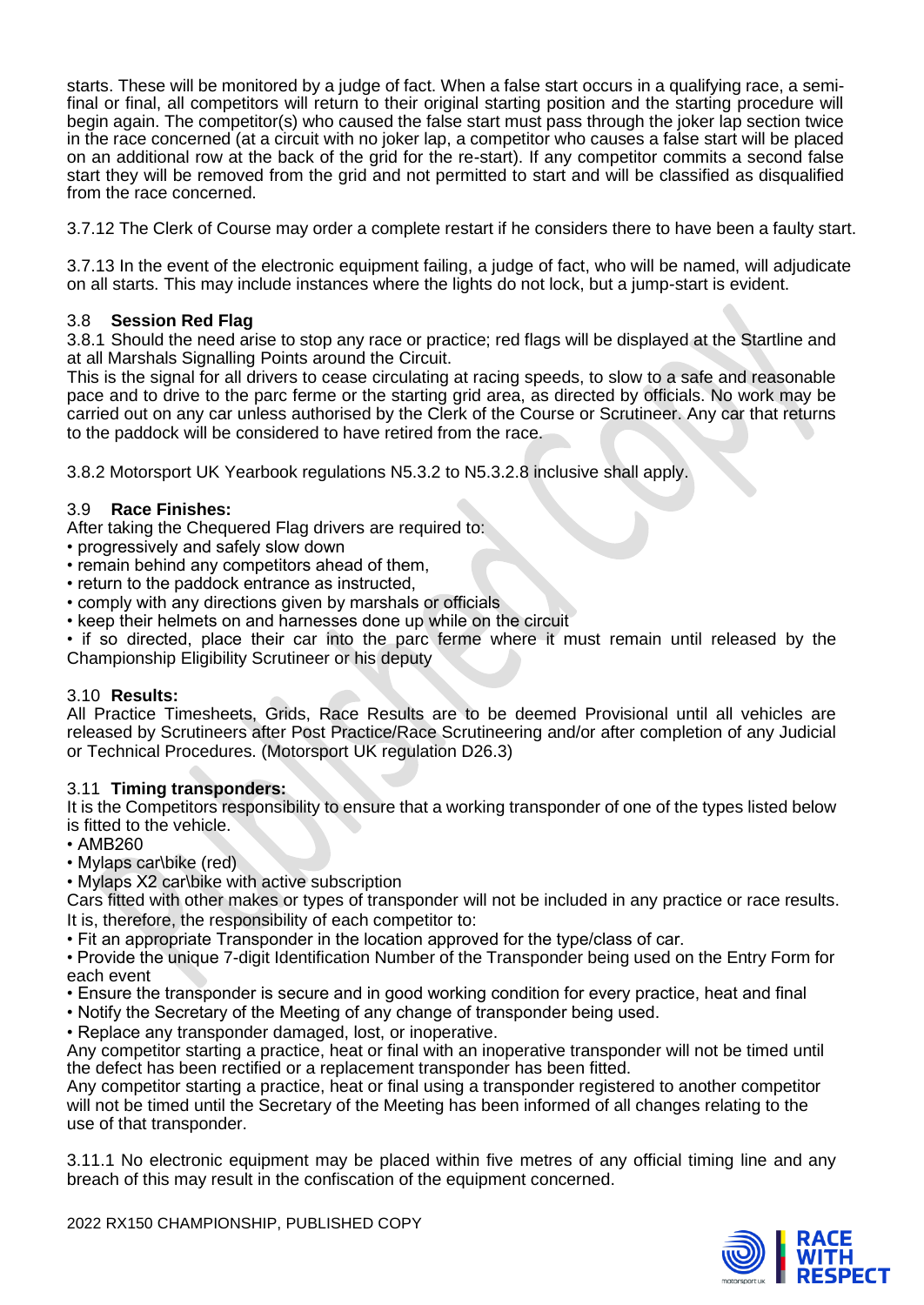## 3.12 **Paddock**

3.12.1 Competitors must ensure that the Motorsport UK, Circuit Management and Organising Club Safety Regulations are complied with at all times. In addition, any paddock plan issued by the Organisers must be complied with and the minimum amount of space should be used when setting up.

#### 3.12.2 Refuelling:

A refuelling area will be provided, and all competitors must purchase their fuel from and be refuelled in this area. Race and super unleaded fuel will be available at all rounds. The fuel supplier will operate the refuelling zone and will also carry out fuel checks. The penalty for non-compliance will be disqualification from the event.

3.12.3 The championship reserves the right to admit guest competitors running non-control fuel, prior approval must be sought from the championship coordinator. Any guest running non-control fuel is not eligible for championship points but can receive event awards.

#### 3.13 **Scrutineering**

Competitors may be issued with a scrutineering time. It is the competitors' responsibility to attend at this time. If competitors are unable to attend, permission for an alternative time must be sought from the Clerk of the Course.

Competitors will not be permitted to go through scrutineering until decal placement has been checked and the car has been weighed.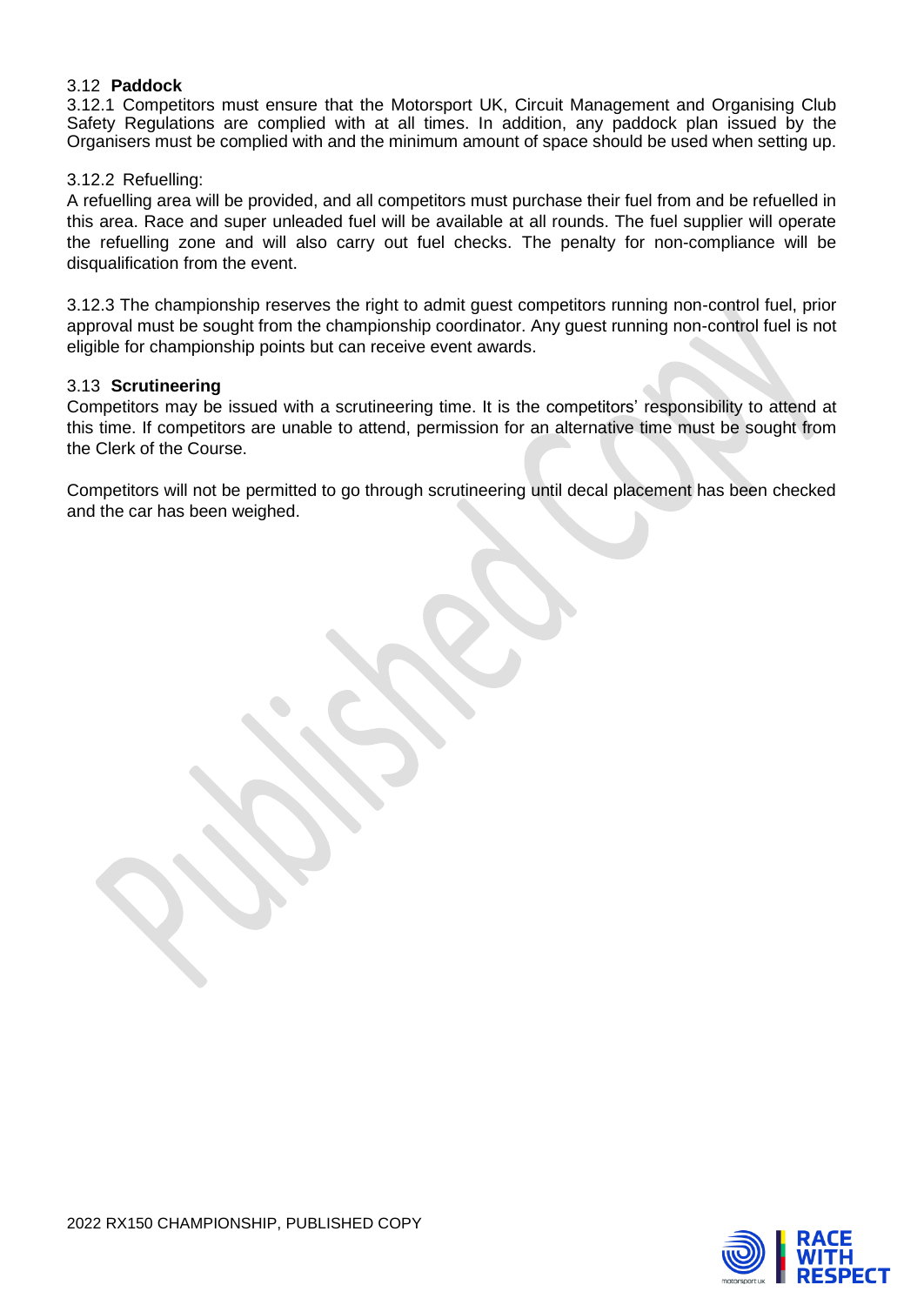## **4. PENALTIES:**

4.1 Technical infringements arising from post-practice Scrutineering or Judicial Action: Minimum Penalty; The provisions of Motorsport UK Regulations: C3.3.

4.2 Arising from post event Scrutineering or Judicial Action: Minimum Penalty; The provisions of Motorsport UK Regulations: C3.5.1. (a) and (b).

For infringements deemed to be of a more serious nature the Clerk of the Course and/or Stewards of the Meeting are to invoke the provisions of Regulation C3.5.1. (c).

4.3 Repeated Technical Infringements will be referred to the Championship Stewards for consideration of disqualification from the Championship of the Car, Driver or Entrant.

4.4 Infringements of non-technical Motorsport UK Regulations and the Sporting Regulations issued for the Championship in accordance with the Motorsport UK Yearbook section C; any such penalties may affect a competitor's eligibility for Championship points and awards.

4.5 If it appears from any evidence that there may have been actions by a competitor, or a member of his team considered to have bought the championship into disrepute the Championship Co-Ordinator will be entitled to request that the championship Stewards consider the inception of an inquiry into the matter. Penalties may include individual event bans, loss of event awards and or end of season awards, loss of championship points or exclusion disqualification from the championship. The Championship stewards' judgement will be subject only to the right of appeal to the Motorsport UK.

|  | I<br>×<br>۰, |
|--|--------------|
|  |              |

| <b>Breach</b>                                                                                     | <b>Example/Explanation</b>                                                                                                                                                         | <b>Penalty</b>                                                                                                                                                                                  |
|---------------------------------------------------------------------------------------------------|------------------------------------------------------------------------------------------------------------------------------------------------------------------------------------|-------------------------------------------------------------------------------------------------------------------------------------------------------------------------------------------------|
| <b>Track Limits</b>                                                                               | Any competitor who leaves the circuit such<br>that TWO wheels are off the course<br>whether or not an advantage is gained SR<br>9.2.1                                              | $1st$ offence – No Penalty<br>$2nd$ offence – Offence will be issued on results as<br>official warning<br>$3rd$ offence – 5s penalty for that race<br>$4th$ offence - 10s penalty for that race |
| Not wearing or displaying<br><b>Championship sponsor</b><br>branding                              | Branding must be displayed in accordance<br>with branding guidelines<br>Example: not displaying the Cooper Tire<br>branding on your car or overalls.                               | Loss of points, trophies & awards for that<br>element of the event. I.e. that race                                                                                                              |
| Incorrect transponder                                                                             | Includes transponder not working & not<br>having a transponder.                                                                                                                    | Disqualification from race                                                                                                                                                                      |
| Non-compliance with<br>championship fuel (This does<br>not apply to guest drivers - See<br>1.6.2) | Using a fuel other than the championship<br>fuel supplied by<br>Vital Equipment (Carless Superplus or<br>Carless Turbo Ultimate Dev)                                               | Disqualification from event                                                                                                                                                                     |
| <b>Technical infringements</b><br>arising after event<br>scrutineering or judicial<br>action      | Making any modifications to the car which<br>are against championship regulations.<br>Example: Running on non-Championship<br>Tyres or running the wrong restrictor.               | Disqualification from event. Forfeit Championship<br>points and awards                                                                                                                          |
| Infringements of<br>nontechnical MSUK regs &<br>sporting regs                                     | Breaking any MSUK or Championship<br>sporting regulations. Example: Refuelling<br>outside of the designated area.                                                                  | May affect competitor's eligibility for<br>Championship points/awards. Decision of the<br>CofC / Race Director                                                                                  |
| Non-compliance with camera<br>regulations (5.4.1-5.4.4)                                           | Video footage not available to clerk of<br>course when requested. Example: driver<br>not carrying a forward-facing<br>camera or camera breaking meaning<br>footage is unavailable. | <b>Exclusion Disqualification from the race</b>                                                                                                                                                 |
| No ground sheet or fire<br>extinguisher in paddock                                                |                                                                                                                                                                                    | Refused permission to start until they comply                                                                                                                                                   |
| Not taking joker<br>in<br>lap<br><b>Qualifying heat</b><br>Not taking joker lap in Semi           |                                                                                                                                                                                    | 30s penalty                                                                                                                                                                                     |
| <b>Final or Final</b>                                                                             |                                                                                                                                                                                    | Classify as last                                                                                                                                                                                |
| Gaining an unfair advantage                                                                       |                                                                                                                                                                                    | A time penalty of up to one minute or a place<br>penalty of up to 10 places                                                                                                                     |



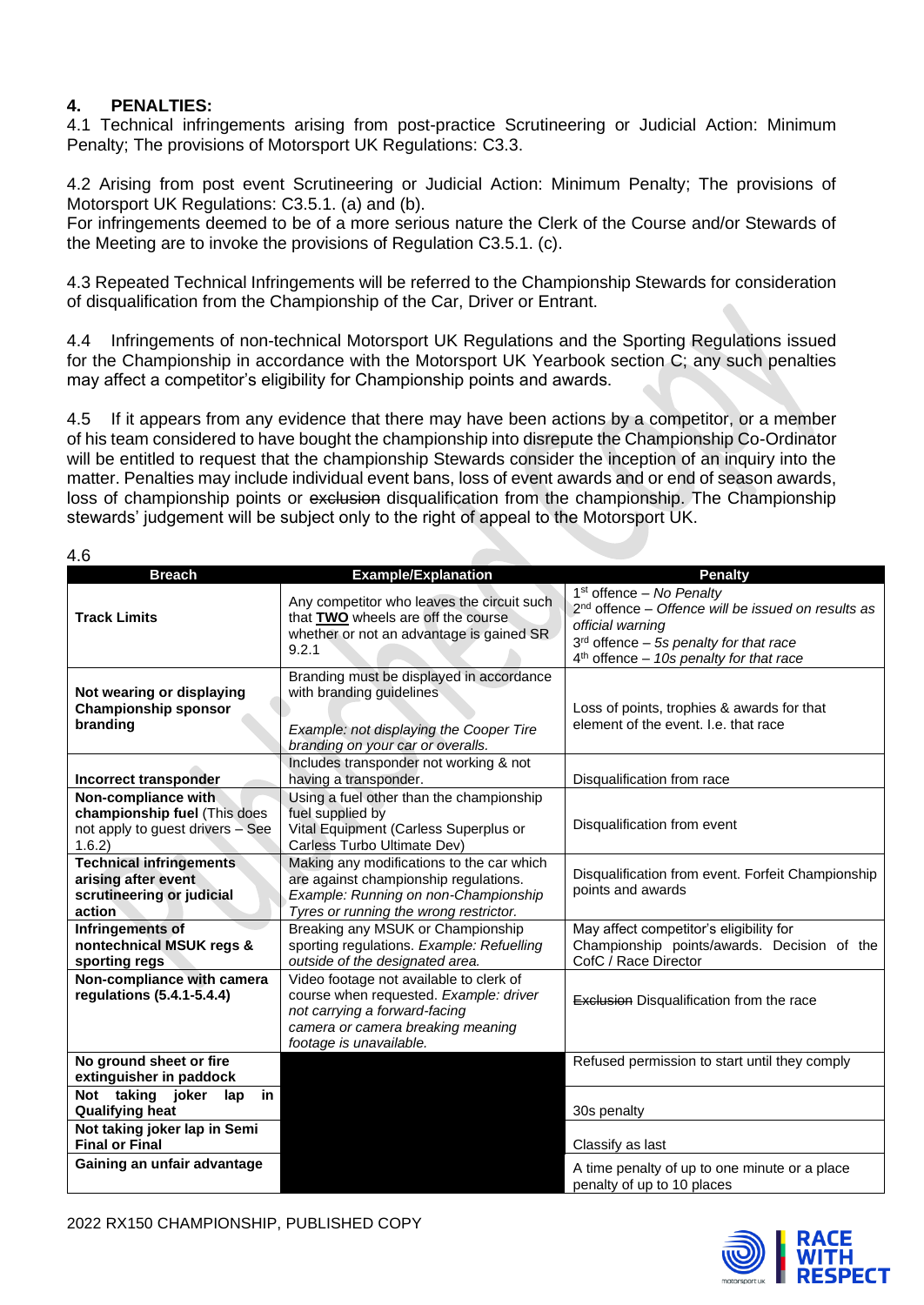4.6.1 Any competitor penalised in contravention of C2.1.5 (i)(Driving – breach of 1.1.5, Q.12.18, Q.12.21 (with the exception of Q12.21.2.), Q.12.23) will incur Championship penalty points and each and every penalty will accumulate as a Championship trigger offence and will result in a deduction of Championship points at the third penalty as follows:

Offence 1 - Warning Offence 2 - Warning Offence 3 - 5 Championship points Offence 4 - 10 Championship points Offence 5 - 15 Championship points, And so on.

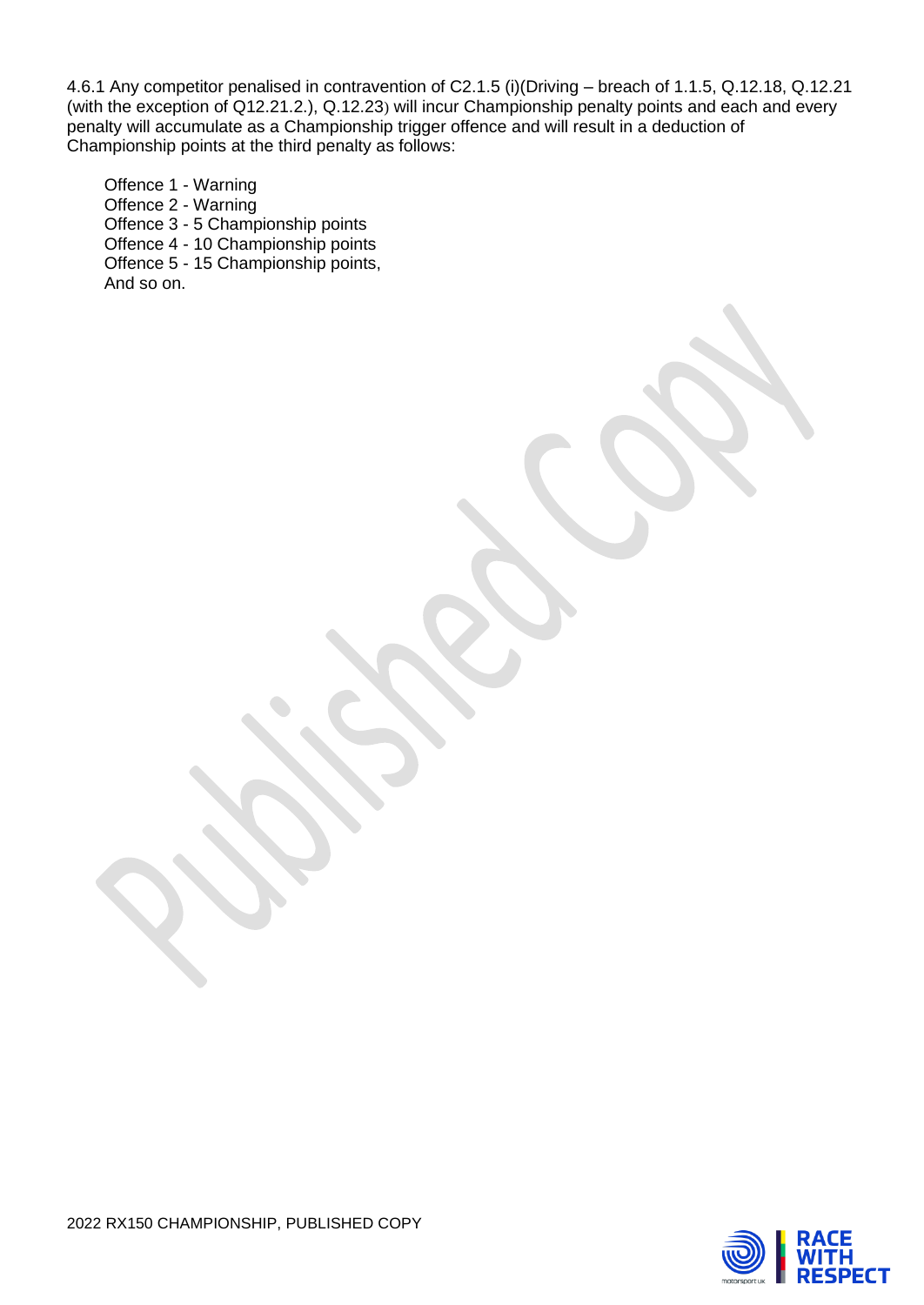## **5. TECHNICAL REGULATIONS - GENERAL**

5.1 **Eligible vehicles**

As defined in 6.

## 5.2 **Fuel**

Vital Equipment has been appointed as the single fuel supplier. All fuel must be purchased onsite from the supplier which will operate a refueling zone in which all refueling must take place. Carless Superplus must be used.

5.2.1 Fuel sampling and testing; Motorsport UK Yearbook J5.13.7 and D34 apply.

5.2.2 Comparison testing may take place at any stage of any event in the Championship. Fuel must be equal to or better than 99.90% to be deemed compliant in comparison testing.

## 5.3 **Telemetry / Voice Communications**

5.3.1 Any form of wireless data transmission between the vehicle and any person and/or

equipment is prohibited while the car is on the track.

This definition does not include:

– Voice radio communications between the driver and his/her team

– Transponder from the official timekeeping, and

– Automatic timing recording.

None of the previously mentioned transmission data may in any way be connected with any other system of the car (except for an independent cable to the battery only).

On**‐**board data recorders are allowed.

The transmission of data by radio and/or telemetry is prohibited.

On**‐**board TV Cameras are not included in the above definitions.

Data transmission through a temporary physical connection is allowed in the paddock only.

5.3.2 The use of radio between the driver and his/her team is not allowed.

## **5.4. Judicial Cameras**

**5.4.1.** All cars must carry a forward-facing camera, positioned to show the driver's feet, hands and the view through the front windscreen. A rear facing camera is also recommended. Cameras must record in HD quality and have a removable memory card. Systems with multiple cameras must be set to display images so that any 'inset' views do not obscure the view through the front windscreen or of the driver's hands and feet. Cameras must be mounted before scrutineering. Suction mounts are not permitted.

**5.4.2.** It is the driver's responsibility to ensure that that camera is recording during practice, heats qualifying and finals.

**5.4.3.** It is the driver's responsibility to ensure that the battery life and memory card space is adequate to record the entire race and until the car is parked in the paddock or parc ferme. The memory card must contain only the current event.

**5.4.4.** Video must be made available to the clerk of the course on request. The driver must present any video requested by the Clerk of the Course on his own laptop/tablet, cued and ready to play.

The penalty for non-compliance with any of the above will be disqualification from the race.

**5.4.5.** The Clerk of the Course may request memory cards be left with him. Drivers must record the serial numbers of their memory card(s) to avoid any confusion when the card(s) are returned. It is the driver's responsibility to ensure they have a spare memory card available.

5.4.6. Judicial camera video can be used only by the officials and the Championship organiser. With the exception of cameras installed by the Championship TV contractor no other on car/in car video, still or motion picture cameras will be permitted without the written authority of the Championship Coordinator. For the avoidance of doubt, Competitors may not allow footage from the judicial camera to be published in any way without the written authority of the Championship Coordinator.

## **5.5. Numbers & Championship Identification**

**5**.**5.1** Competition numbers will be supplied by the Championship organiser. Only the numbers supplied can be used. Numbers must be positioned as detailed in the Championship Branding Guide. Where the car has no rear side window, positioning of the numbers will be by agreement with the Championship Organisers.



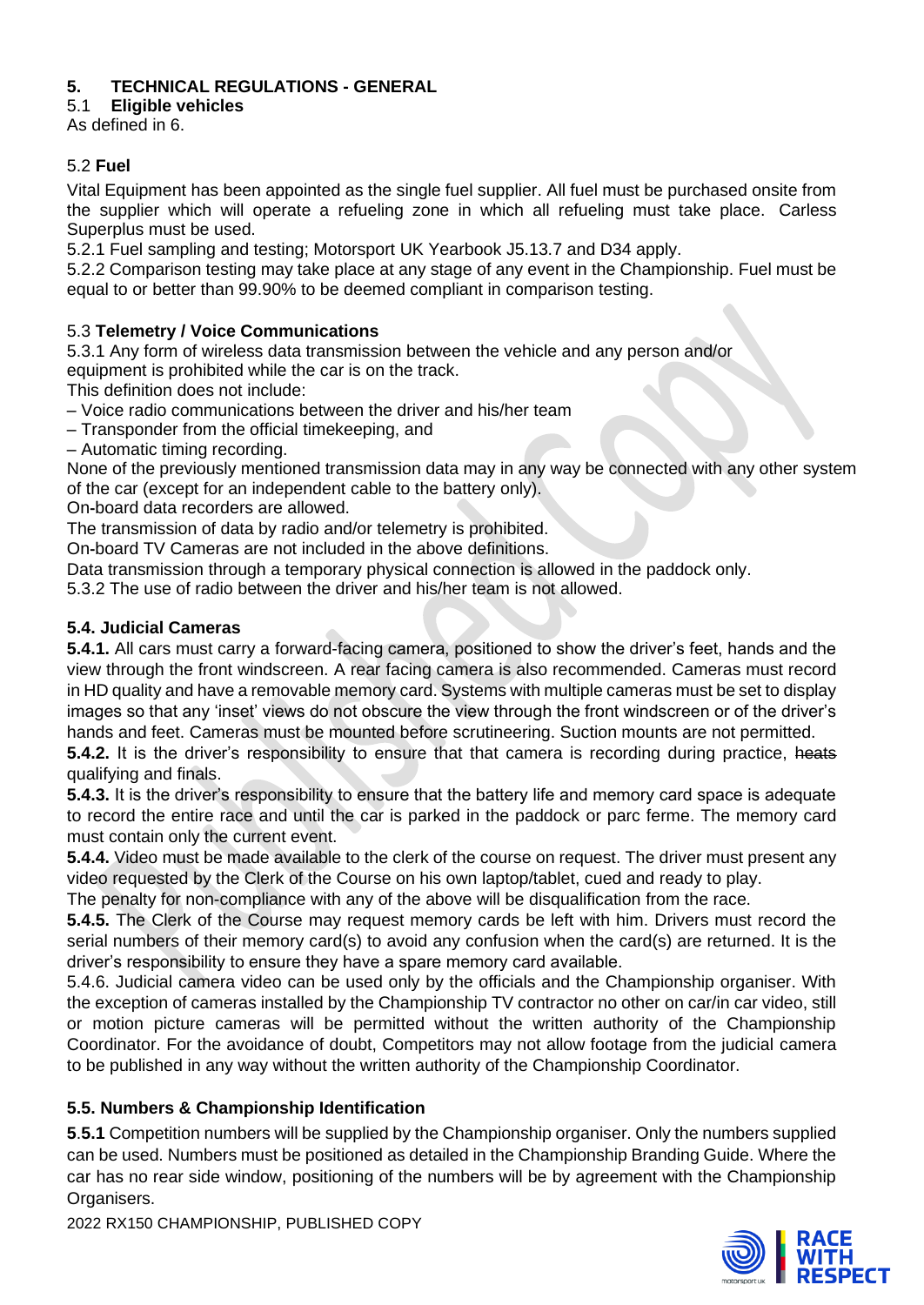**5.5.2** The driver's surname must be displayed on the rear side window. The driver is responsible for providing this decal which must be as specified in the Championship Branding Guide. Where the car has no rear side window, positioning of the driver's name will be by agreement with the Championship Organisers.

## **5.6 Safety Requirements**

**5.6.1.** Each competitor is required to carry at least one fire extinguisher and have it available for use at their service area/garage (for the avoidance of doubt, where more than one car shares a paddock space, this means at least one extinguisher per car).

**5.6.2** Each team shall provide a ground sheet which the competition vehicle must be parked on throughout servicing.

Any competitor who does not comply with 5.6.1 or 5.6.2 will be refused permission to start until they comply.

**5.6.3** Waste oil, tyres and other consumables must only be disposed of in the specifically provided waste receptacles at the venues (NOT general waste bins), or if not provided be taken home.

5.6.4 The engine must not be run with the gears engaged whilst the vehicle has any driving wheels not in direct contact with the ground.

5.6.5 The use of tyre heating/heat retention devices in the paddock, on the pre-grid or start line is prohibited.

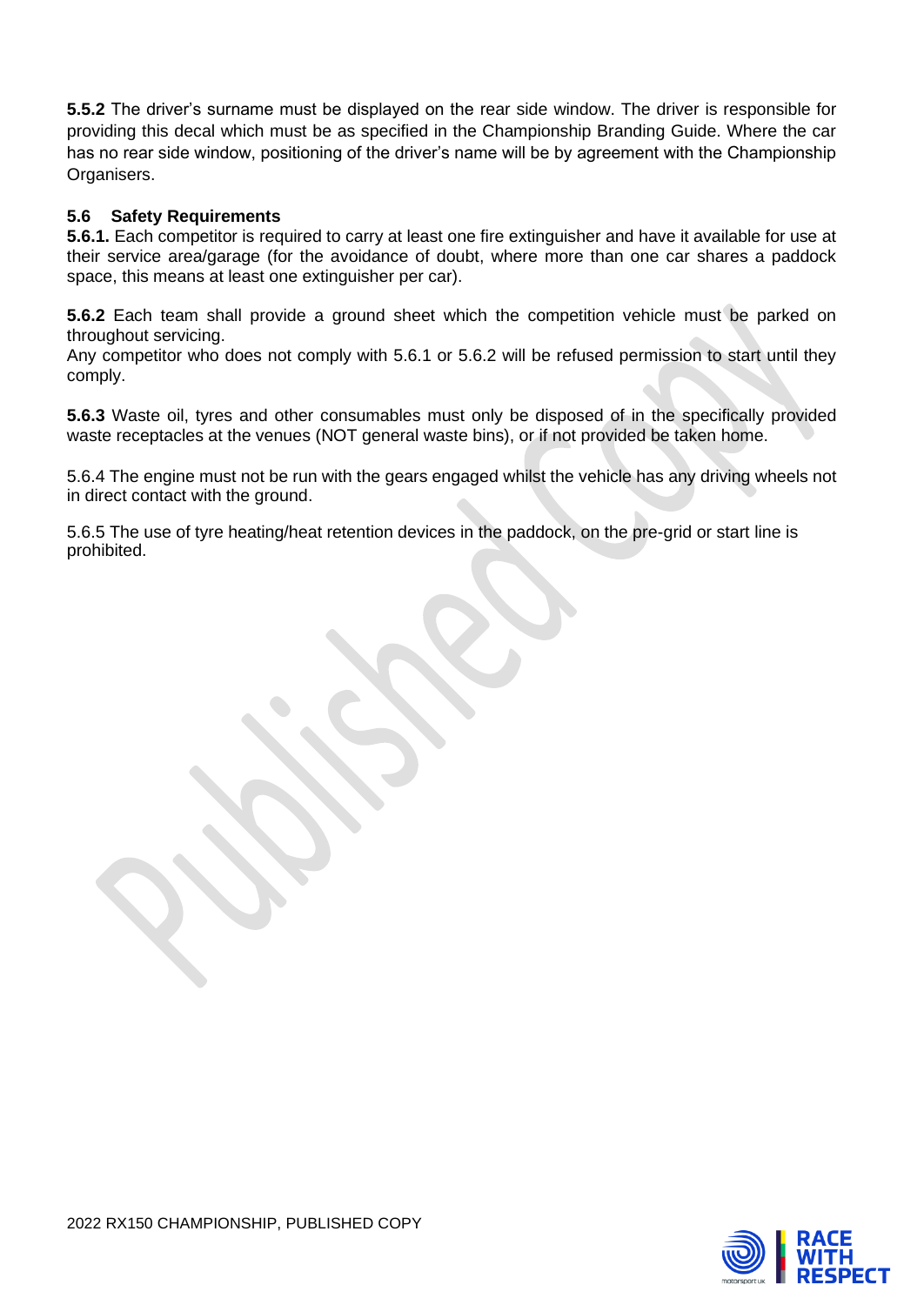## **6 SPECIFIC RX150 TECHNICAL REGULATIONS**

## 6.1 Introduction

The following Technical Regulations are set out in accordance with the Motorsport UK specified format, and it should be clearly understood that if the following texts do not clearly specify that you can make a modification you should work on the principle that you cannot.

## 6.2 **General Technical Regulations and Requirements**

6.2.1 All RX150s must comply with the following set of technical specifications for the Championship.

6.2.2 If any modifications are made outside of what is outlined below, drivers will be disqualified from the Championship.

6.2.3 All vehicles must be "as supplied" by RX Racing, without modification. RX Racing will supply, upon request, detailed specification of vehicle.

6.2.4 All vehicles must comply with the relevant sections K, J and N6 as appropriate of the 2017 current Motorsport UK Yearbook.

6.2.5 The organisers seek to ensure all cars are of equal specification in all respects. Therefore, the organisers reserve the right to swap any component between competitors throughout the event. This maybe be done at any time, without prior notification and is not subject to any appeal.

## 6.3 **Safety Requirements**

6.3.1 FIA homologated adjustable high back race seat and complying with K2.2 to K2.3

6.3.2 Five-point FIA homologated racing harness to comply with K2.1.3

6.3.3 Window webbing fitted both sides

6.3.4 Lifeline plumbed-in system, activation within the cockpit and external pull cord marked complying with K3.1

6.3.5 In addition to the minimum apparel standards set out in Motorsport UK General Regulations N9 the following are mandatory:

• flame resistant race suit homologated to FIA 8856-2000 or FIA 8856-2018 standard

- flame resistant gloves and shoes
- flame resistant underwear
- flame resistant balaclava
- Frontal Head Restraint (FHR)

## 6.4 **Chassis & Bodywork**

6.4.1 Chassis, bespoke 38mm CDS tubular steel spaceframe. Nylon powder coated. Aluminium five-bar plate floorpan.

6.4.2 Windshield, 6.5mm thickness Polycarbonate (electric wiper system fitted).

6.4.3 Mud guarding and flaps fitted

6.4.4 Two Mirrors fitted

6.4.5 Towing eyes fitted front and rear

## 6.5 **Engine**.

6.5.1 Must be used as supplied by RX Racing, without modification. Specifications: 1000RR, four stroke, in-line four, 16v DOHC, PGM-FI fuel injection.

6.5.2 Aluminium radiator 11" thermostatically controlled electric fan.

## 6.6 **Transmission**

Quaife geared link drive, reduction gearbox with reverse (acting after 6spd) and cushioned coupling. Quaife Automatic Torque Biasing differential.

Final Reduction Ratios: 1st 15.47:1, 2nd 11.11:1, 3rd 9.20:1, 4th 8.05:1, 5th 7.39:1, 6th 6.84:1.

## 6.7 **Suspension & Steering**

6.7.1 Unequal length double wishbone all round. Front travel 343mm. Rear travel 368mm.

6.7.2 Shock Absorbers, Intrax one-way adjustable gas-charged dampers with spherical bearings or Ohlins one-way adjustable gas-charged dampers with spherical bearings as supplied by RX Racing.

6.7.3 Steering, aluminium rack and pinion. 1.3 turns lock-to-lock. Turning circle 8.0m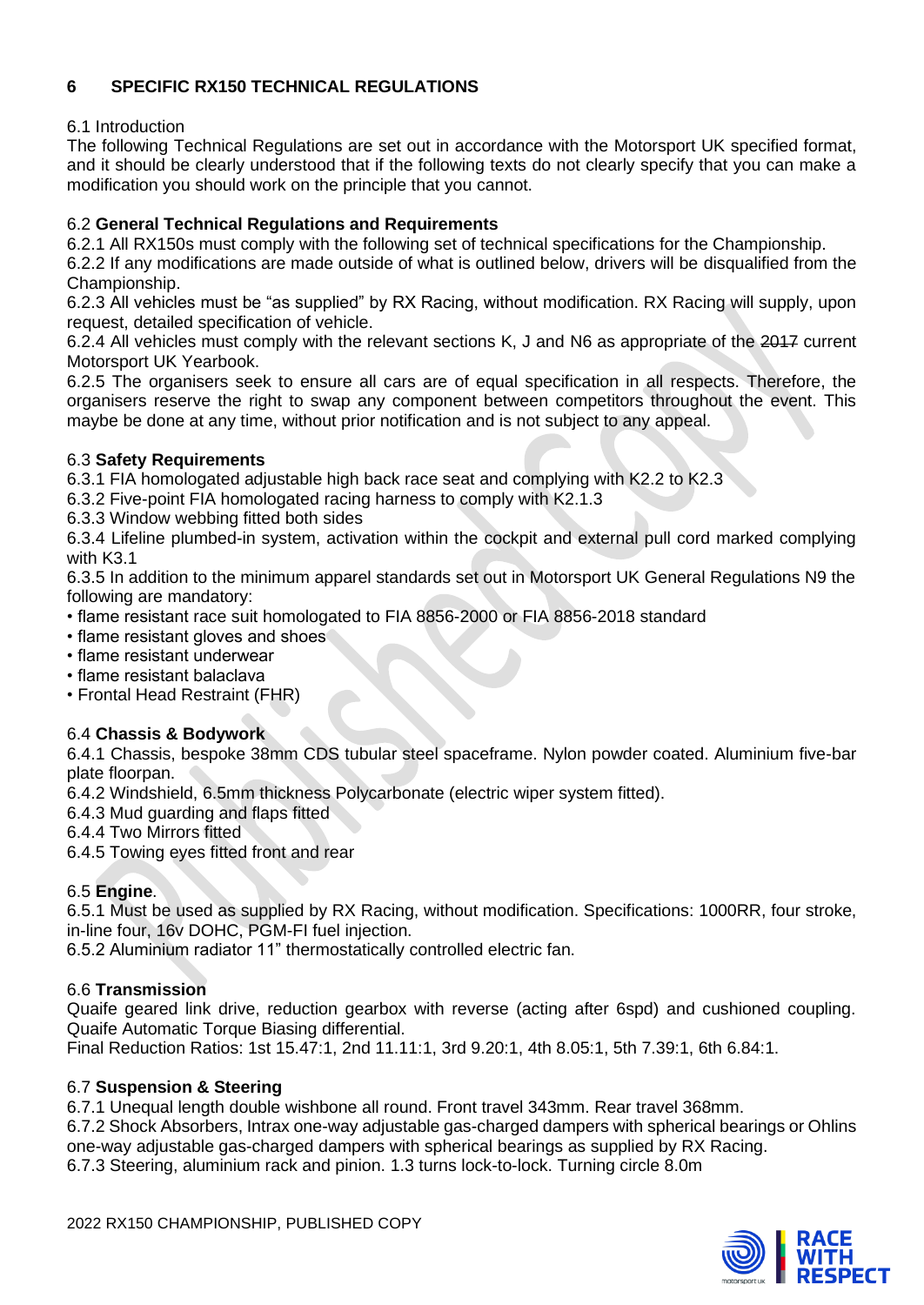## 6.8 **Brakes**

- 6.8.1 Dual master cylinder (Girling cylinders)
- 6.8.2 Adjustable balance bar, stainless steel
- 6.8.3 Cross-drilled discs, (6mm thick, 240mm diameter front, 223mm diameter rear)
- 6.8.4 Dual piston Brembo calipers all-round
- 6.8.5 Stainless steel braided and coated hoses
- 6.8.6 Ferodo platinum pads FBD108P

## 6.9 **Wheels**

Front 13x7 Revolution rims Rear 13x8 Revolution rims

## 6.10 **Tyres**

6.10.1 The championship uses a control tyre supplied by Cooper Tires which must be used for all championship events. There is no limit on the number of tyres that can be used during a meeting. The tyres are a control patterned tyre and cannot be hand cut at any time.

6.10.2 Tyres which are permissible in the championship are shown in the list published on rallycrossbrx.com, we reserve the right to amend this tyre list at any time subject to approval via a Motorsport UK bulletin.

## 6.11 **Electrics**.

6.11.1 Lighting, one wet weather light complying with K5.1. Two brake lights complying with N6.7.2. 6.11.2 Any form of wireless data transmission between the vehicle and any person and/or equipment is prohibited while the car is on the track. Data transmission through a temporary physical connection is allowed in the paddock only.

6.11.3 Radio is not authorised.

## 6.12 **Weight**

Inc driver 560kg. Ballast fitted below the seat or at front of steering rack.

## 6.13 **Fuel Tank & Fuel**

6.13.1 Be equipped with an effective method of stopping the full supply that can be operated by the driver when normally seated with seat belts secured

6.13.2 The requirements of J5.13.7. must be complied with.

6.13.3 Have sufficient fuel for a fuel test present at any time during the meeting to comply with the fuel sampling requirements as laid down in the Motorsport UK yearbook D34 Procedure for fuel testing. 6.13.4 Fuel Cell, 23L aluminium race cell foam-filled with roll-over valve.

## 6.14 **Exhaust & Silencing**

Four into two into one stainless steel system. Equal length headers. Stainless steel race can.

## 6.15 **Towing Eye**

6.15.1 There must be substantial towing eyes securely fixed to the main structure of the vehicle, front and rear. Towing eyes to be made from steel wire rope at least 6mm thick. Fabric towing eyes/ropes are not permitted.

## **7 Commercial**

**7.1.** Championship Sponsors' branding must also be carried on each car. The position of branding to be carried on cars and clothing will be specified the Championship Branding Guide which may be varied from time to time.

**7.2.** Two sets of Championship sponsors decals will be provided for the season. Any additional decals required may need to be purchased.

**7.3.** The organisers reserve the right to refuse the start of any competitor not carrying the correctly positioned decals, vehicles must present at scrutineering in a ready to race condition with branding in place as per the championship branding guide.